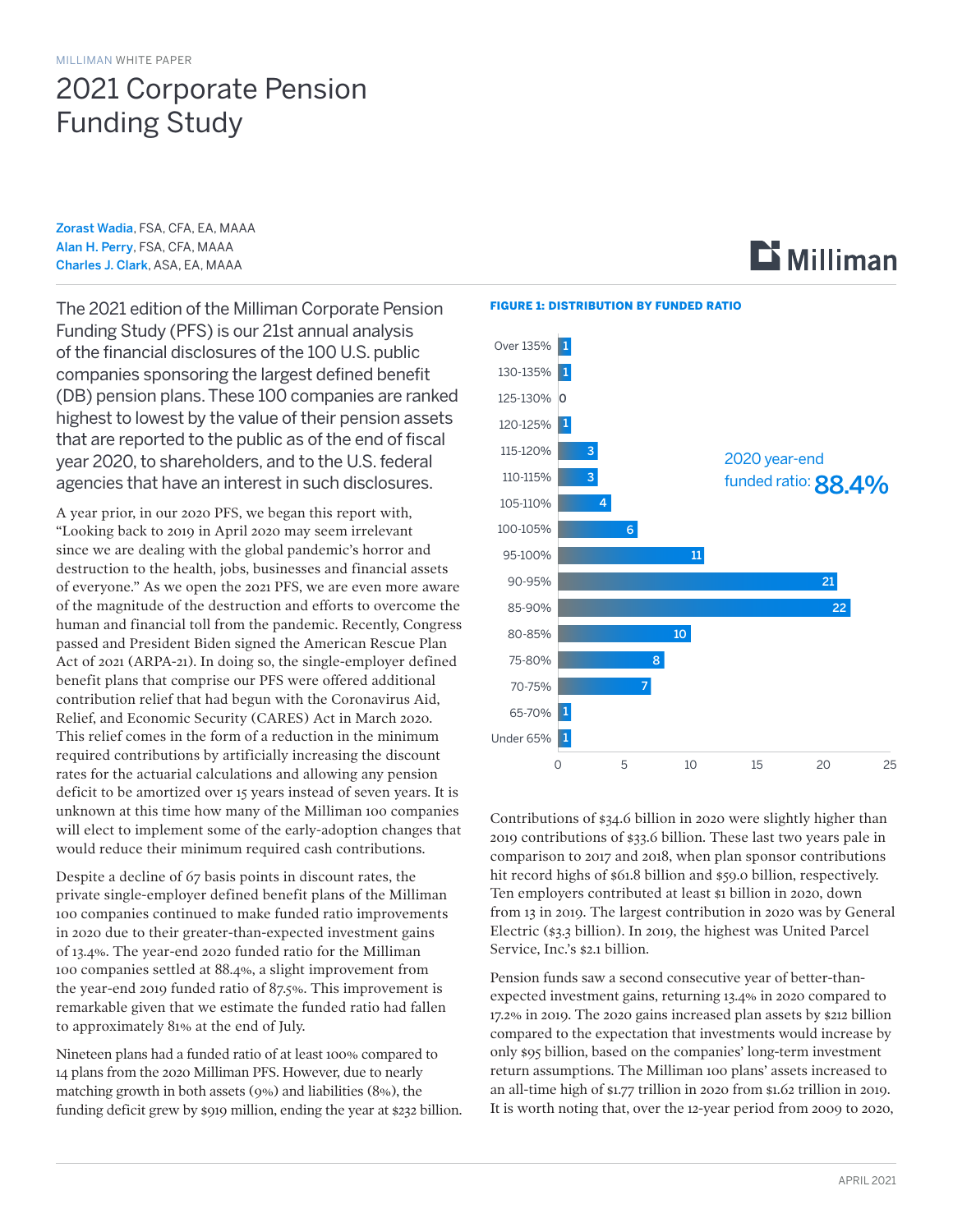there were only three years of adverse investment performance where returns were less than the expected return assumption. In 2011, the average return was slightly less than expected, in 2015, the average return was near zero, and in 2018, the average return was negative.

However, this record asset level was offset by soaring liability values as the average discount rate plummeted 67 basis points in 2020, from 3.08% to 2.41%. In 2019 the average discount rate decreased by a record setting 91 basis points to the lowest levels seen in the study. The additional 67 basis-point drop in 2020 sets a new record low as discount rates fell below 3% for the first time in our study. The pension benefit obligation (PBO) of the Milliman 100 plans increased to a new all-time high of \$2.00 trillion from \$1.86 trillion.

Pension expense (the charge to the income statement under Accounting Standards Codification Subtopic 715) decreased to \$17.7 billion in fiscal year (FY) 2020 from \$26.1 billion in FY2019. After the anomaly in FY2019, this returned to the trend of decreasing expense charges since the all-time high of \$56.3 billion in FY2012.

There was a modest decline in life expectancy assumptions; participants and pensioners will not live as long as previously assumed based on use of the mortality tables published by the Society of Actuaries. The change in life expectancy assumptions generally reduced the actuarial present value of the PBO. It is not common, nor required, that a plan sponsor discuss the changes in PBO due to the change in life expectancy in the Form 10-K. We are aware that some of the Milliman 100 plans experienced a PBO decrease of approximately 1% due to the lower life expectancy assumptions.

During FY2020, pension settlements or pension risk transfer (PRT) programs continued to be employed as financial cost management tools by plan sponsors. Among the Milliman 100 pension plans, settlement payouts totaled an estimated \$15.8 billion in FY2020; up from the \$13.5 billion in FY2019. General Motors had the most settlements in 2020 totaling \$2.6 billion (most of which was a \$1.5 billion annuity purchase for their Canadian plan).

Like the Milliman 100 pension plans, the Pension Benefit Guaranty Corporation (PBGC) reported a large funded status improvement for the corporate pension plans under its custody in the federal fiscal year ending September 30, 2020. The PBGC reported a 112% funded ratio for the plans that terminated (when the sponsoring employer filed for Chapter 11 insolvency) and were sent to the PBGC as the receiving custodian. We note that plans the PBGC expects to terminate are also included. The PBGC funded ratio increased from 107% reported

at September 30, 2019. This change was driven by a large increase in assets caused by premiums collected and higherthan-expected investment gains (which exceeded the increase in liability due to the decline in interest rates). Despite the increases in the PBGC premium rates, the decreases in funding deficits in 2019 (as measured on the PBGC's basis) caused the PBGC's total premium income to decrease by 11% in FY2020 to \$5.7 billion, down from \$6.4 billion in FY2019.

Two companies were eliminated in 2020 from our study due to reductions in the market values of pension plan assets.

- · Arconic Inc. split into Howmet Aerospace Inc. and Acronic Corporation, each of which took a portion of the pension assets and liabilities, resulting in neither company making our list this year.
- $\blacksquare$  The asset value of the pension plan(s) of United Airlines Holdings (previously named United Continental Holdings) declined enough to drop below the 100th largest company.

Three companies are new to the 2021 Milliman Pension Funding Study (some of which returned after falling off in prior years): Parker-Hannifin Corporation, Target, and Hartford Financial Services Group, Inc.

#### Also of note:

- · In 2020, Raytheon Company and United Technologies Corporation (UTC) merged to form Raytheon Technologies Corporation. As both companies were on our list in 2019 (Raytheon at rank 20 and UTC at rank 8), this merger pushes Raytheon Technologies up to rank 6 on our list.
- · After the end of Harris Corporation's 2019 fiscal year, they merged with L3 Technologies to form L3Harris Technologies. The addition of L3's pension assets pushed L3Harris from rank 90 on our list in 2019 to rank 58 in 2020.
- · In 2020, AbbVie Inc. acquired Allergan Plc. The addition of Allergan's pension assets pushed AbbVie Inc. from rank 65 on our list last year to rank 57 this year.
- · CenturyLink changed their name to Lumen Technologies.

#### FIGURE 2: HIGHLIGHTS (IN \$ BILLIONS)

|                                     | <b>FISCAL YEAR ENDING</b> |           |               |
|-------------------------------------|---------------------------|-----------|---------------|
|                                     | 2019                      | 2020      | <b>CHANGE</b> |
| Market Value of Assets              | \$1.623.9                 | \$1.765.3 | \$141.4       |
| <b>Projected Benefit Obligation</b> | \$1,855.1                 | \$1,997.4 | \$142.3       |
| <b>Funded Status</b>                | (\$231.2)                 | (\$232.2) | (\$0.9)       |
| <b>Funded Percentage</b>            | 87.5%                     | 88.4%     | 0.9%          |
| Net Pension Income/(Cost)           | (\$26.1)                  | (S17.7)   | \$8.4         |
| <b>Employer Contributions</b>       | \$33.6                    | \$34.6    | \$1.0         |
| Discount Rate                       | 3.08%                     | 2.41%     | $-0.67%$      |
| <b>Actual Rate of Return</b>        | 17.2%                     | 13.4%     | $-3.8%$       |

Note: Numbers may not add up due to rounding.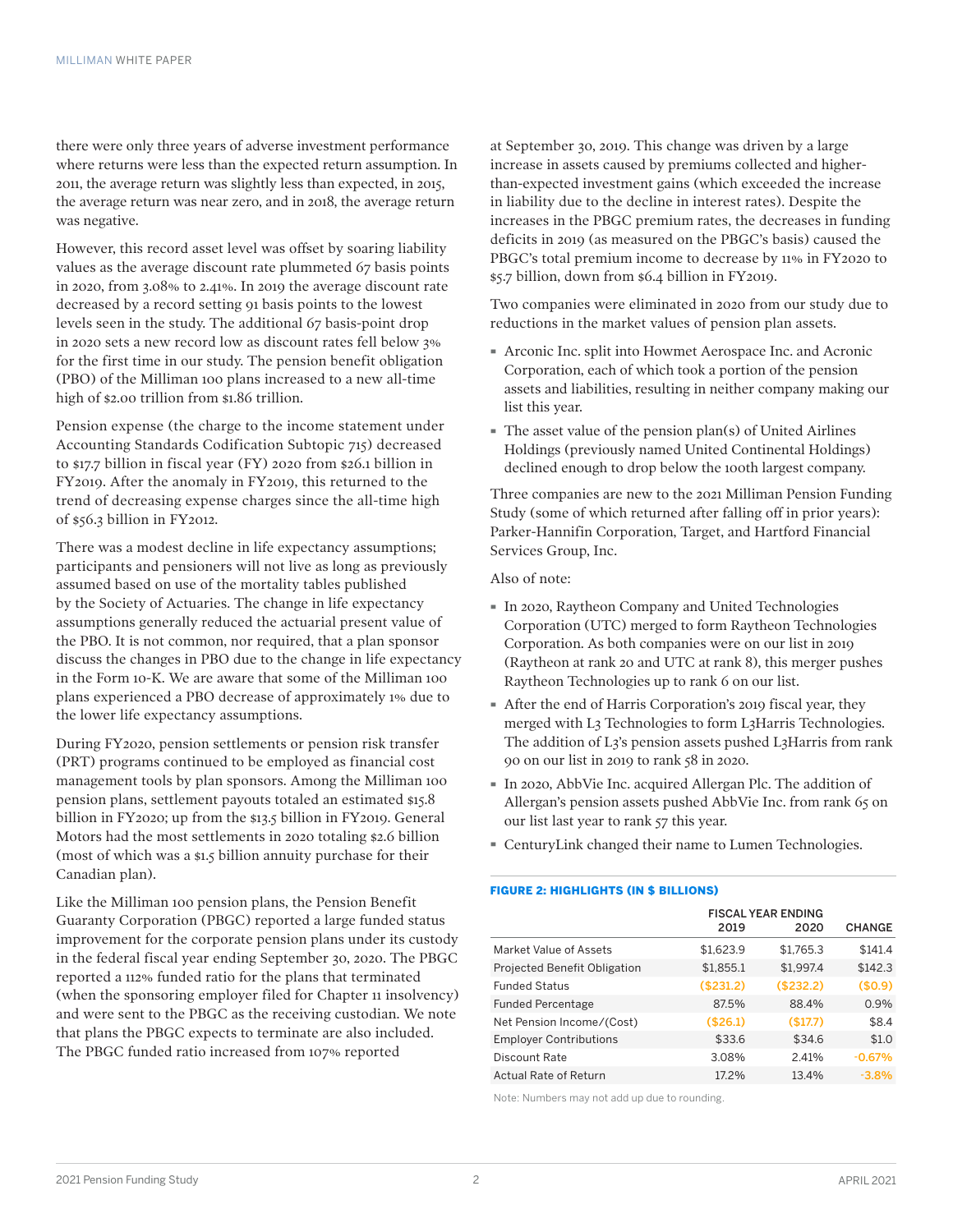In addition to defined benefit pension plans, the PFS tracks the actuarial obligations of postretirement healthcare benefits. Accumulated postretirement benefit obligations (APBOs) have been trending downward for the past couple of decades as plan sponsors divest their other postemployment benefits (OPEB) liabilities. In FY2020, this trend was offset by the large decrease in discount rates resulting in APBOs increasing slightly by \$0.6 billion to \$170.5 billion from their FY2019 level of \$169.9 billion.

The investment return on the pension assets was 13.4% when the expectation was a FY2020 investment return of 6.2%. Based on this, we estimate that there was a net investment gain of \$117 billion. This is the second largest gain we've seen in the history of the study (only topped by the FY2019 gain of \$148 billion). Since 2008, pension plan asset allocations to equities decreased to about 31.9%, from about 43.8%, while fixed income allocation has increased to about 50.2% from about 41.8%.

Detailed comments and illustrations follow in the remainder of the 2021 PFS. Various tables with historical values can be found in the Appendix.

# For the second consecutive year, equities flaunt their long duration qualities and keep pace with surging pension liabilities

For calendar fiscal year plans, the average discount rate fell by 70 basis points during 2020. We estimate that their pension liabilities increased approximately 13% on an economic basis (due to the passage of time and changes to discount rates, ignoring benefit payments and accruals). Plans with significant allocations to fixed income as part of a liabilitydriven investment (LDI) strategy typically have allocations to long-duration high-quality bonds. During 2020 these bonds earned returns of 13% or more—closely tracking the increase in pension liabilities. Surprisingly, equities, especially U.S. equities, performed even better and also outperformed pension liabilities. Core fixed income produced strong returns but not enough to keep up with the liabilities of most plans.

Rates of return earned in 2020 for the 85 companies sponsoring pension plans with calendar fiscal years ranged from 9.2% to 25.6%, with an average of 13.8%. Returns mostly fell in the 10.0% to 18.0% range (78 plans), with four plans earning returns below 10.0% and three plans earning returns above 18.0%. Generally, plans with greater allocations to equities earned higher returns. The 19 plans with equity allocations of at least

50% earned an average return of 15.3% while the 22 plans with equity allocations below 25% earned an average return of 12.6%. The rate of return earned by the plan sponsor with the highest allocation to equities (72.6%) was 17.0%, which was better than the return of 12.4% for the plan sponsor with the lowest allocation to equities (4.7%) in 2020.

#### FIGURE 3: ESTIMATED RATES OF RETURN EARNED IN 2020 (CALENDAR YEAR FISCAL YEARS ONLY)



Plans by their Allocation to Equities



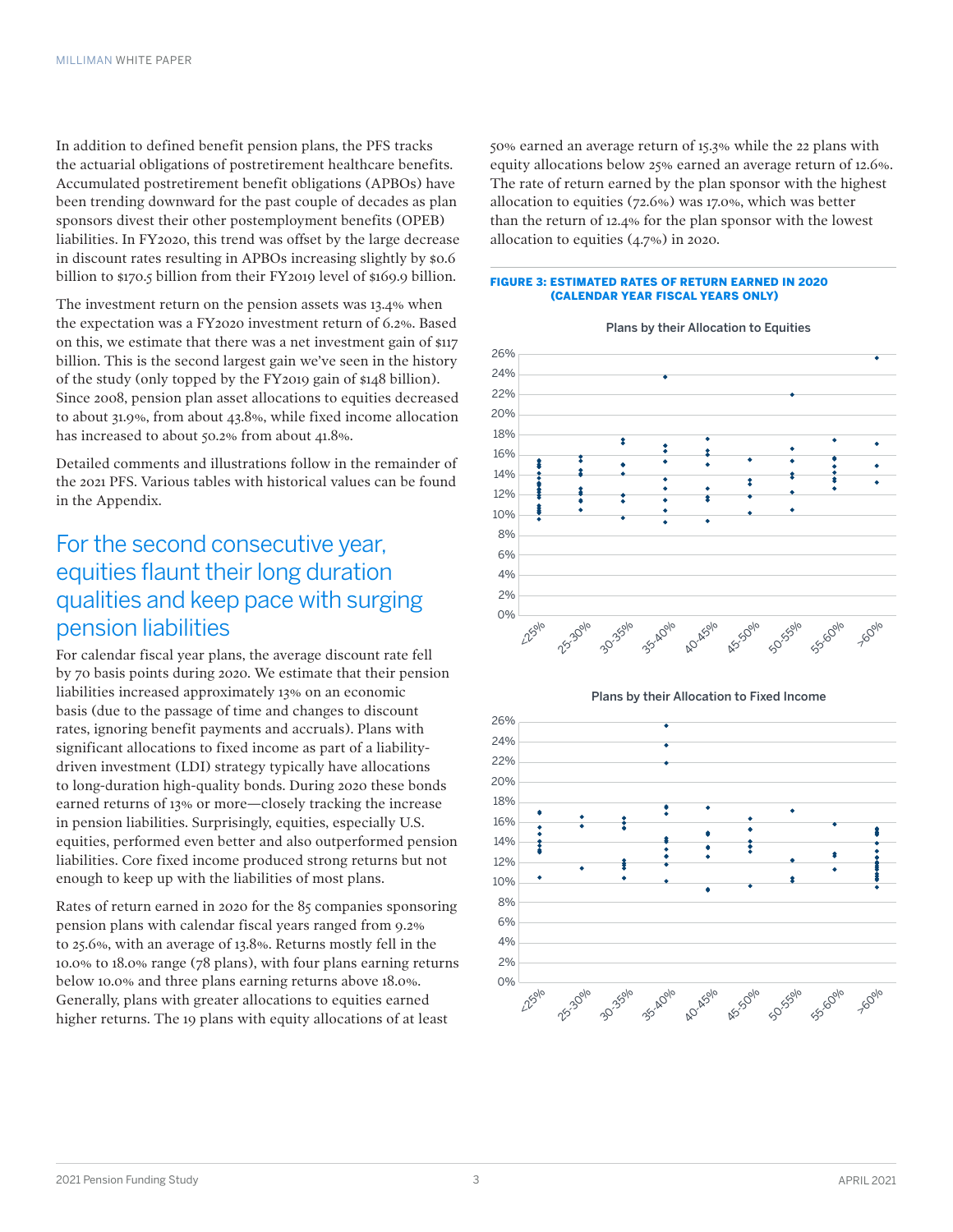In prior years, investment allocations made by plan sponsors had showed a trend toward implementing LDI strategies. Generally, this involves shifting more assets into fixed income positions. This trend appears to have continued in 2020 as fixed income allocations in the pension portfolios increased slightly to an average of 50.2% during 2020, up from 49.2% at the end of 2019. The percentage of pension fund assets allocated to equities, fixed income, and other investments was 31.9%, 50.2%, and 17.9%, respectively, at the end of FY2020, compared with 32.5%, 49.2%, and 18.3%, respectively, at the end of FY2019.

Much as with FY2019, when plans with high allocations to fixed income (over 50%) slightly underperformed the other plans (17.0% average return compared with 18.9%), in FY2020 the plans with high allocations to fixed income also slightly underperformed the other plans (12.7% compared with 14.4%).

Over the last five years, the plans with consistently high allocations to fixed income have slightly underperformed the other plans while also experiencing lower funded ratio volatility. Among the 85 companies in the Milliman PFS with calendar fiscal years, 26 pension plans had fixed income allocations greater than 40.0% at the end of FY2015 and maintained an allocation of at least 40.0% through FY2020. Over this five-year period, these 26 plans experienced lower funded ratio volatility than the other 59 plans (an average funded ratio volatility of 3.3% versus 4.4% for the other 59 plans) while earning a slightly lower five-year annualized rate of return (an average of 9.3% versus 10.0%). Plans with at least 50% in fixed income have underperformed other plans over three of the last five years.

#### FIGURE 4: FIXED INCOME ALLOCATION 50% OR HIGHER (CALENDAR YEAR FISCAL YEARS ONLY)

|                              |                                      | <b>FIXED INCOME</b><br>ALLOCATION 50% OR HIGHER      | <b>ALL OTHERS</b>                    |                                                      |  |  |
|------------------------------|--------------------------------------|------------------------------------------------------|--------------------------------------|------------------------------------------------------|--|--|
| <b>FISCAL</b><br><b>YEAR</b> | <b>NUMBER OF</b><br><b>COMPANIES</b> | <b>AVERAGE</b><br><b>INVESTMENT</b><br><b>RETURN</b> | <b>NUMBER OF</b><br><b>COMPANIES</b> | <b>AVERAGE</b><br><b>INVESTMENT</b><br><b>RETURN</b> |  |  |
| 2020                         | 31                                   | 127%                                                 | 54                                   | 14.4%                                                |  |  |
| 2019                         | 30                                   | 17.0%                                                | 55                                   | 18.9%                                                |  |  |
| 2018                         | 23                                   | $-2.7%$                                              | 62                                   | $-4.3%$                                              |  |  |
| 2017                         | 21                                   | 10.8%                                                | 64                                   | 14.5%                                                |  |  |
| 2016                         | 19                                   | 9.8%                                                 | 66                                   | 8.3%                                                 |  |  |

Overall, allocations to equities decreased slightly during FY2020, resulting in an average allocation of 31.9%. Only one of the Milliman 100 companies had increases to equity allocations of more than 10.0% in 2020. Two companies decreased their equity allocations by more than 10.0% in 2020, compared with six in 2019, 21 in 2018, one in 2017, and three in 2016.

Overall allocations to fixed income increased in FY2020, resulting in an average allocation of 50.2%. Three companies had decreases of more than 10.0% to their fixed income allocations. Two companies increased their fixed income allocations by more than 10.0% in 2020, compared with nine in 2019, 17 in 2018, three in 2017, and four in 2016.

#### FIGURE 5: ASSET ALLOCATION OVER TIME



Other asset classes include real estate, private equity, hedge funds, commodities, and cash equivalents. More specific details on how investments are allocated to the other categories are generally not available in the U.S. Securities and Exchange Commission (SEC) filings of the companies. Overall, allocations to other asset classes decreased in FY2020, resulting in an average allocation of 17.9%. A total of nine companies increased their allocations by 5.0% or more to other asset classes during 2020 while six companies decreased their allocations by 5.0% or more.

For comparison purposes, we have looked at historical changes since FY2005, the first year when the Milliman 100 companies consistently made allocation information available. The allocation to equities was down from 61.8% and the allocation to fixed income instruments was up from 28.7% at the end of FY2005. The percentage of investments in other asset classes was also up from the 9.5% allocation at the end of FY2005.

### PRT activities continue

Plan sponsors continued to execute pension risk transfer (PRT) activities in FY2020 as a way of divesting pension obligations from their defined benefit (DB) plans and corporate balance sheets, with the volume for the Milliman 100 companies up slightly relative to FY2019. Large-scale pension buyout programs or lump sum windows (with at least \$1 billion in settled assets) were transacted for five of the Milliman 100 companies as pension assets and liabilities were either transferred to insurance companies or paid out to participants. General Motors, Hewlett Packard, General Electric, Lockheed Martin Corporation, and Verizon Communications reported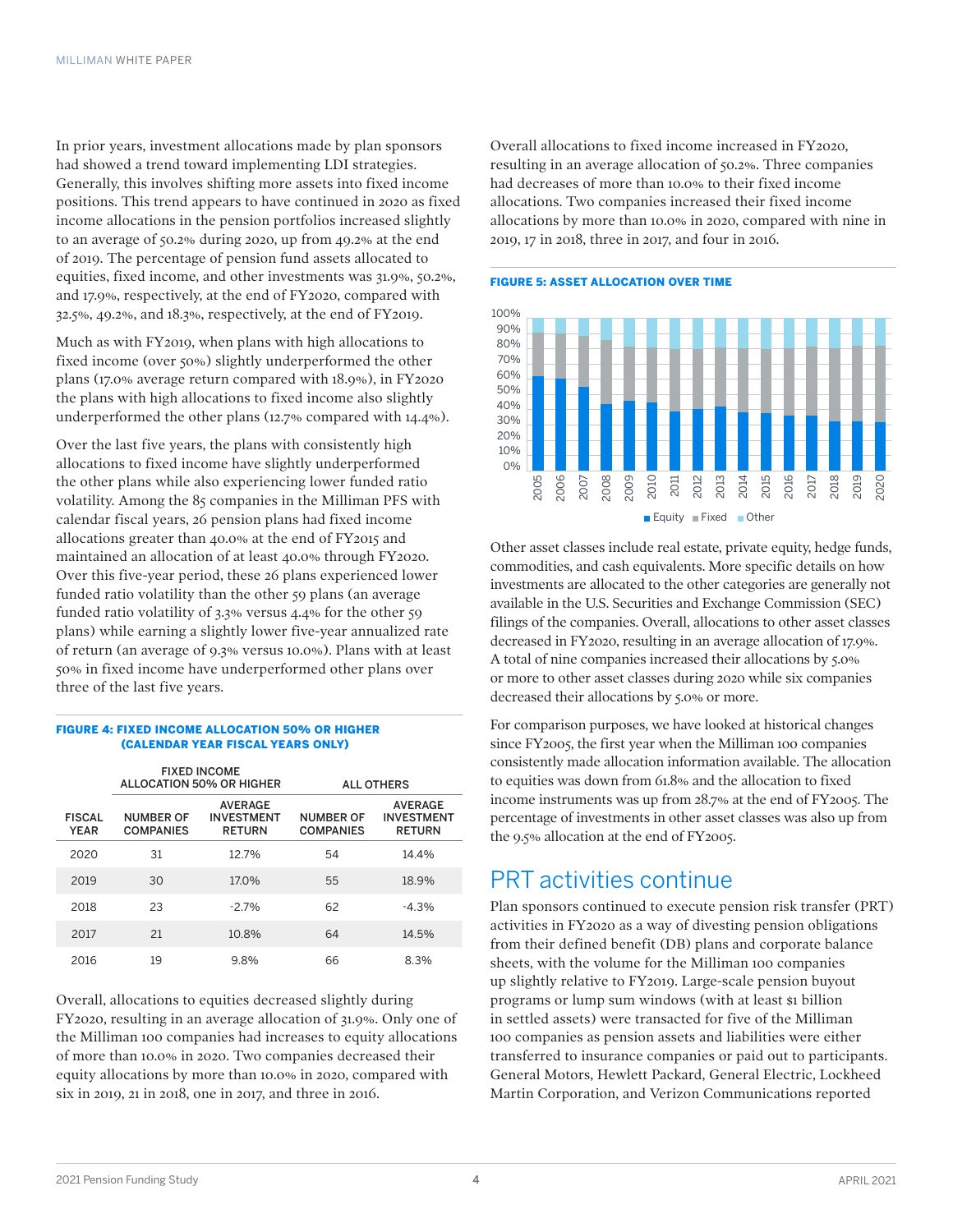total transactions of \$2.6 billion, \$2.4 billion, \$1.7 billion, \$1.4 billion, and \$1.3 billion, respectively. General Motors is of some interest to those who follow the PRT market as its transaction was on behalf of a defined benefit plan in Canada. There were likely a separate set of Canadian federal tax laws that had to be followed and were quite different from Internal Revenue Service (IRS) regulations.

The 2020 PRT market increased slightly when compared with the 2019 market. For the 2021 PFS we estimate the dollar volume of PRT activities based on Form 10-K disclosures for the 2020 fiscal year to be \$15.8 billion. The estimated FY2020 dollar amount represents an increase of \$2.3 billion compared to the FY2019 reported dollar volume of \$13.5 billion.

PRTs in the form of buyout programs are deemed by plan sponsors to be an effective way to reduce a pension plan's balance sheet footprint, but generally they have an adverse effect on the plan's funded status, as assets paid to transfer accrued pension liabilities are higher than the corresponding actuarial liabilities that are extinguished from plans. Much of this incongruity stems from FASB pension plan valuation rules, which differ from an insurance company's underwriting assessment of the same liabilities.

The Office of PBGC Participant and Plan Sponsor Advocate has stated that the PBGC premiums are a core reason for plan sponsors to divest DB plans. PBGC per-participant flat dollar premiums increased to \$83 in 2020 from \$80 in 2019. The PBGC "variable rate premium" increased to 4.5% of the pension plan's PBGC-funded status deficit in 2020, from 4.3% of the 2019 deficit. The PBGC's funded status deficit uses interest rates and mortality assumptions that are different from those used to determine the funded status of the Milliman 100 companies.

# Reconciliation with January 2021 Milliman 100 PFI

The FY2020 funded ratio of 88.4% was higher than we reported in the [January 2021 Milliman 100 Pension Funding Index \(PFI\).](https://www.milliman.com/en/insight/pension-funding-index-january-2021) The January 2021 PFI funded ratio of 88.2%, measured as of December 31, 2020, was based on data collected for the 2020 Milliman PFS. The revised funded ratio of 88.4% from our current study reflects the collection and collation of more recent publicly available information for companies with fiscal years ending in 2020. In addition, the PFS funded ratio is aggregating plans with different fiscal year ending dates and different discount rates,whereas the PFI makes normalizing adjustments to approximate the values of all 100 companies as of the same measurement date using the same average discount rate.

# Falling discount rates in FY2020 eroded the funded status, but asset gains in excess of expected dampened the decline

Discount rates used to measure plan obligations, determined by reference to high-quality corporate bonds, decreased during 2020, thereby increasing liabilities. The average discount rate decreased to 2.41% at the end of FY2020 from 3.08% in FY2019. For historical perspective, discount rates have generally declined from the 7.63% reported at the end of FY1999. Over the last decade, discount rate increases have only occurred during three fiscal years (2013, 2015, and 2018).

The increase in the PBO due to the lower discount rates offset the favorable investment returns of 13.4%. The net impact of investment gains, discount rates, contributions, and settlements was relatively little change. The funded ratio improved slightly from 87.5% to 88.4% in FY2020. However, due to the increase of both the assets and liabilities, the funded deficit rose in FY2020 from \$231.2 billion to \$232.2 billion.







#### FIGURE 7: PENSION SURPLUS/(DEFICIT): ASSETS AND PBO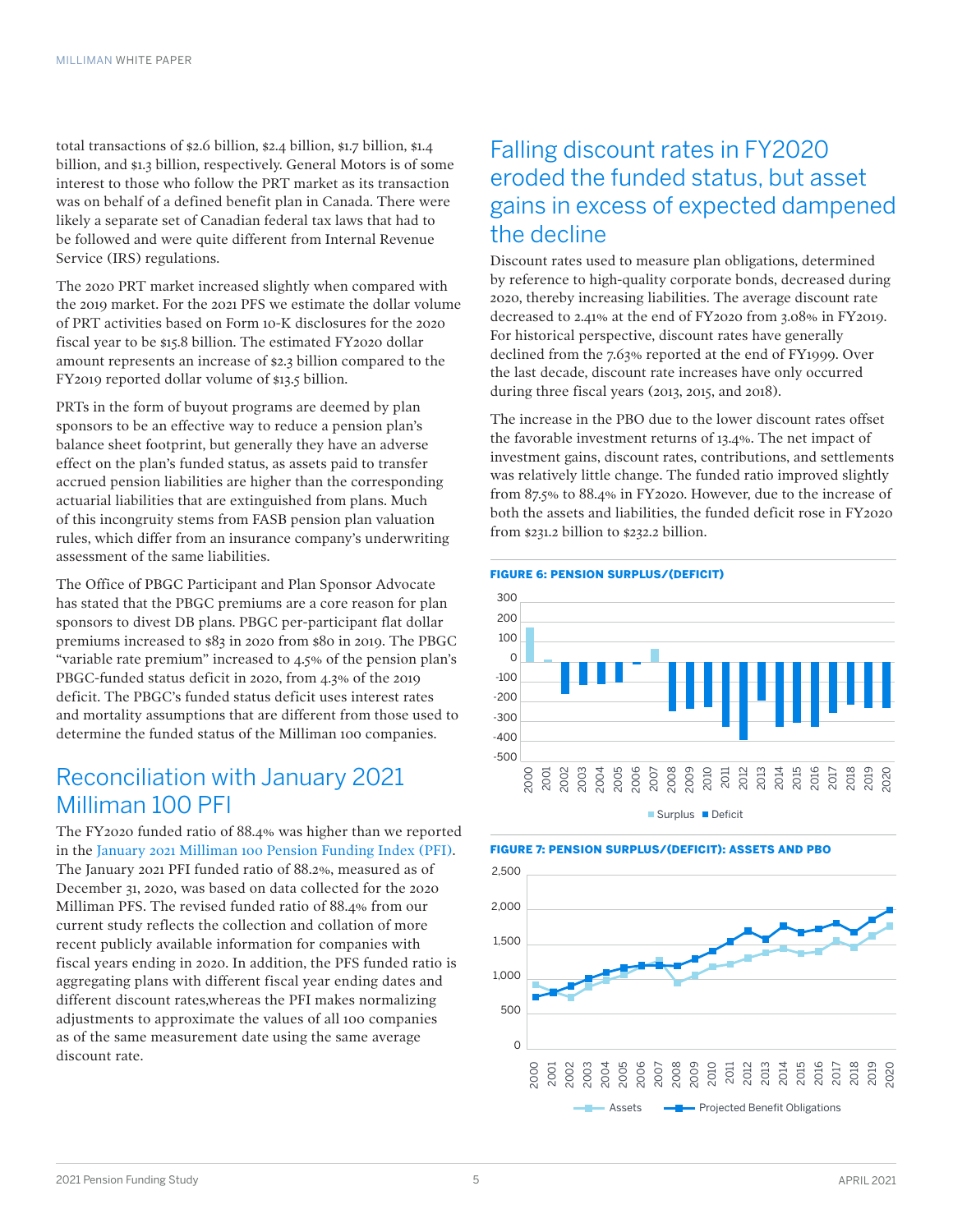The effect of a decrease of 67 basis points in discount rates offset the better-than-expected investment gains during FY2020. Pension obligations rose 7.7% in FY2020, the primary driver of which was the decrease in discount rates. This was slightly dampened by the downward pressure on obligations caused by PRT activity and revisions to the life expectancy assumptions used to measure pension plan obligations. The net result was a liability increase of \$142.3 billion.

The 13.4% investment return (actual weighted average return on assets during FY2020) resulted in an increase of \$141.4 billion in the market value of plan assets after including \$34.6 billion in contributions, approximately \$15.8 billion paid out in annuity purchases or lump sum settlements and \$96 billion in regular benefit payments. The Milliman 100 companies had set their long-term investment gain expectations to be, on average, 6.2% during FY2020, down from the expectation of 6.5% set for FY2019. That was the largest annual drop in return expectations experienced over the last decade.

# 2020 funded ratio increases by 0.9%

The funded ratio of the Milliman 100 pension plans increased during FY2020 to 88.4% from 87.5% at the end of FY2019.

Please note that not all of the 100 companies have a fiscal year 2020 that corresponds to calendar year 2020. In order to recognize that difference, we report a funded ratio of 88.5% for the 85 plans with calendar fiscal years in 2020, up from 87.5% for 2019. Fifteen companies have different fiscal year starting dates. Their funded status at the end of FY2020 is 87.1%. We also don't attempt to predict changes in the companies such as mergers or divestitures (see our list of those changes on page 2) but certainly that influenced the funded status change of this diverse group of private employers.

The aggregate pension deficit decreased by \$1.1 billion during these calendar year companies' 2020 fiscal years to \$209.9 billion, from an aggregate deficit of \$211.0 billion at the end of FY2019. For fiscal year 2020, funded ratios ranged from a low of 64.7% for Proctor & Gamble to a high of 147.3% for NextEra Energy, Inc.



The 0.9% increase in the FY2020 funded ratio added to the improvement seen over the prior three years. Note that there has not been a funding surplus since the 105.6% funded ratio in FY2007.

Sixteen of the 85 Milliman 100 companies with calendar fiscal years reported surplus funded status at year-end 2020, compared with 13 companies in 2019, 12 in 2018, 13 in 2017, eight in 2016, nine in 2015, eight in 2014, and 18 in 2013. These numbers pale in comparison with the 46 companies with reported surplus funded status at year-end 2007. Fifty-four of the Milliman 100 companies with calendar fiscal years reported an increase in funded ratio for 2020, compared with 52 for 2019.

#### FIGURE 9: DISTRIBUTION BY FUNDED STATUS – 2015-2020 (CALENDAR YEAR FISCAL YEARS ONLY)



### FY2020 pension expense decrease

There was a net decrease in FY2020 pension expense: a \$17.7 billion charge to earnings (\$8.5 billion lower than in FY2019). This is well below the \$56.3 billion peak level in FY2012. Forty companies recorded FY2020 pension income (i.e., a credit to earnings). Twenty-seven companies recorded income in FY2019 and 32 companies in FY2018, up from nine in FY2012.



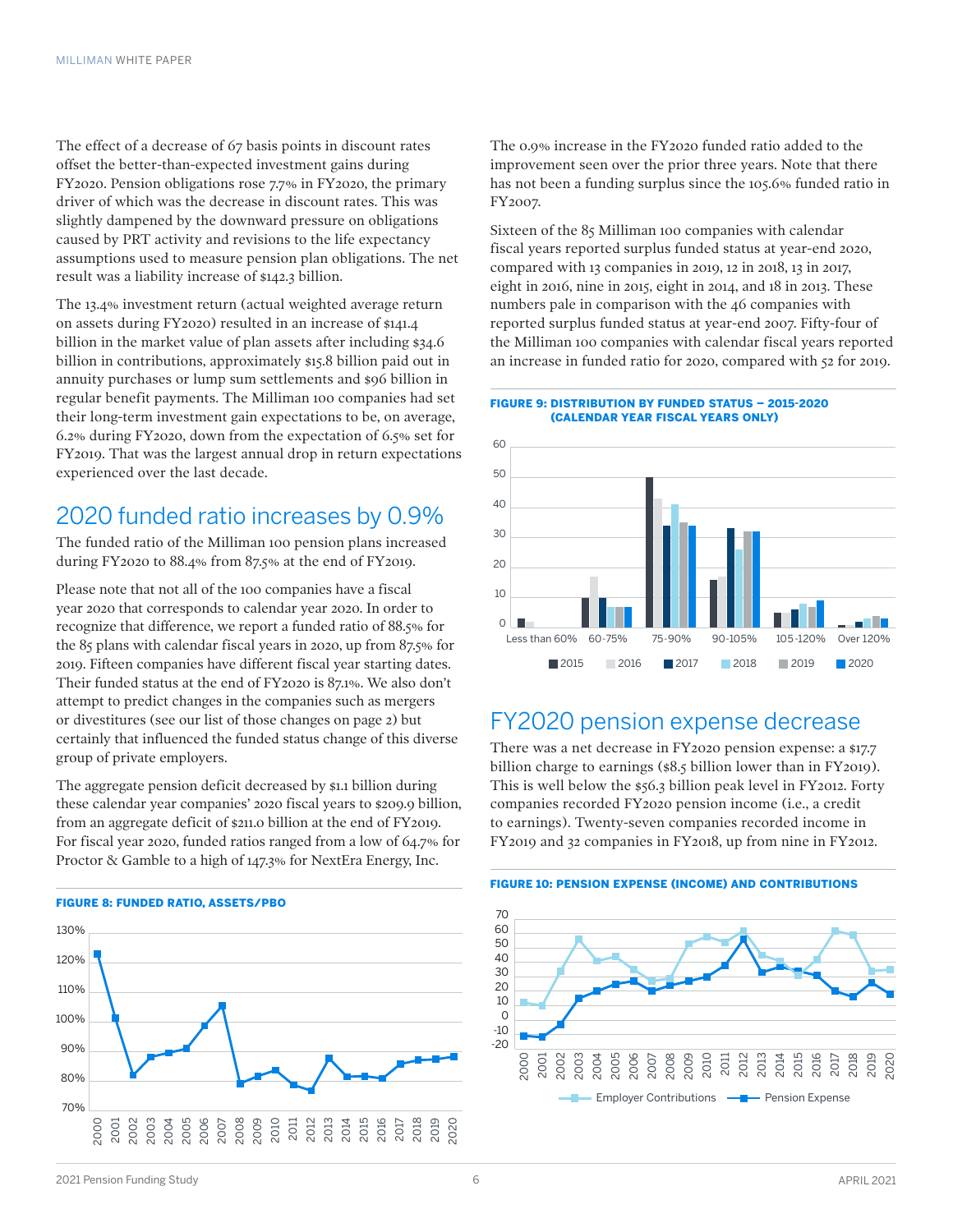The aggregate 2020 cash contributions of the Milliman 100 companies were \$34.6 billion, an increase of \$1.0 billion from the \$33.6 billion contributed in 2019, \$24.4 billion less than the \$59.0 billion in 2018, and \$27.2 billion less than the 2017 level of \$61.8 billion. Contributions had started to increase in 2016 to \$42.4 billion from the amounts contributed in 2015 and 2014 (\$31.3 billion and \$40.7 billion, respectively).

# Pension deficit increases as a percentage of market capitalization

The total market capitalization for the Milliman 100 companies decreased by 8.0%. The total pension deficit increased by 0.4%, so the net result was an increase in the unfunded pension liability as a percentage of market capitalization to 2.9% at the end of FY2020 compared with 2.7% at the end of FY2019 and 2.9% at the end of FY2018. Pension deficits represented more than 10.0% of market capitalization for 22 of the Milliman 100 companies in FY2020, up a bit from 17 of the companies in FY2019. This is, however, a substantial decrease from FY2012, when 41 of the companies had deficits that were more than 10.0% of their market capitalizations.

Since FY2011, we have had investment gains exceeding expectations in seven out of 10 years, which could have contributed to elevated levels of market capitalization. In FY2020, two companies' plan deficits exceeded 50.0% of market capitalization. This is down from nine in FY2011, the year we first started tracking this figure.

#### FIGURE 11: UNDERFUNDED PENSION LIABILITY AS A PERCENTAGE OF MARKET CAPITALIZATION 2017-2020



# Investment performance above expectations

The weighted average investment return on pension assets for the 2020 fiscal years of the Milliman 100 companies was 13.4%, which was above their average expected rates of return of 6.2%. Ninety-six of the Milliman 100 companies exceeded their expected returns in 2020, compared to 95 in 2019. It is worth noting that over the 12 years since the global financial crisis, only three years resulted in adverse investment performance where returns were below expectations.

At the end of FY2020, total asset levels were \$1.765 trillion. This is \$498 billion above the value of \$1.267 trillion at the end of FY2007, prior to the collapse of the global financial markets.

#### FIGURE 12: INVESTMENT RETURN AMOUNTS IN \$BILLION ON PLAN ASSETS



During FY2020, investment gains and contributions were partially offset by annuity purchases, lump sum settlements, and regular benefit payments, increasing the market value of assets by \$141.4 billion. The Milliman 100 companies' estimated investment return for FY2020 was \$211.6 billion compared with the expected return of \$95.1 billion, a difference of \$116.5 billion. For the five-year period ending in 2020, investment performance has averaged 9.7% compounded annually (only considering plans with calendar fiscal years). There have only been four years of negative investment returns over the past 21 years (2001, 2002, 2008, and 2018), contributing to an annualized investment gain of 6.7% over that period (again, only considering plans with calendar fiscal years).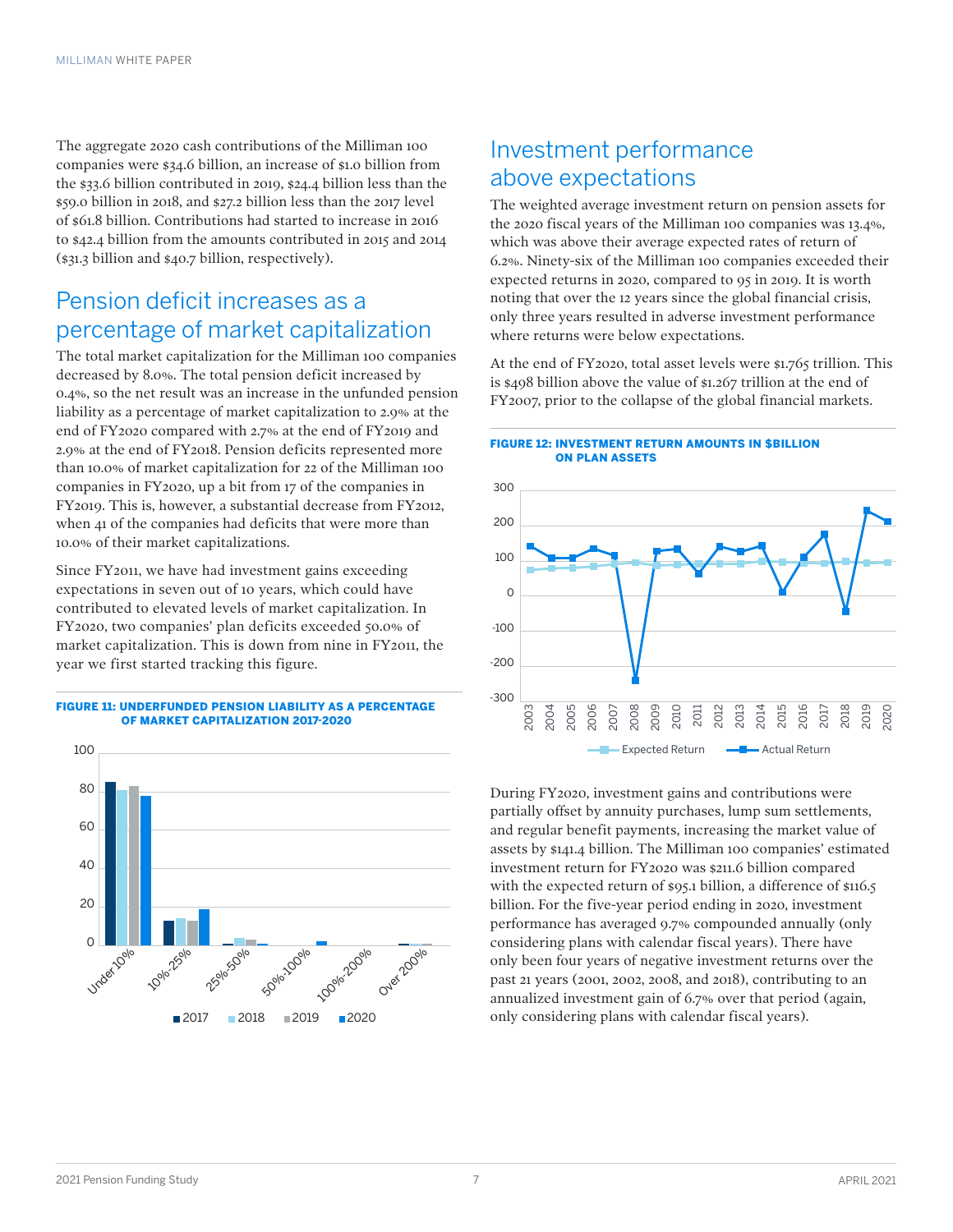# Expected rates of return



Companies continued to lower their expected rates of return on plan assets to an average of 6.2% for FY2020, as compared with 6.5% for FY2019, 6.6% for FY2018, 6.8% for FY2017, 7.0% for FY2016, 7.1% for FY2015, 7.3% for FY2014, 7.4% for FY2013, 7.6% for FY2012, 7.8% for FY2011, and 8.0% for FY2010. This represents a significant drop from the average expected rate of return of 9.4% back in FY2000.

Six of the Milliman 100 companies utilized an expected rate of return for FY2020 of at least 8.0% (the highest was 8.97%). This differs drastically from FY2000 in which all but one company was above 8.0% (the highest was 10.90%).

# What to expect in 2021 and beyond

Our expectations in the coming year include:

- · Reductions in plan sponsor contributions are likely given the funding relief provisions included in the American Rescue Plan Act of 2021 (ARPA-21).
- · Increase in federal taxes for corporations may influence DB plan funding strategies more than the flexibility provided in the ARPA-21. Proposals that have been floated are raising the corporate tax rate to 28% from 21%.
- The one-time change in an election to defer cash contributions to a defined benefit pension plan under the CARES Act is unlikely to be repeated in future legislation.
- · Regulatory compliance is likely to become additionally burdensome for pension plans and other qualified retirement plans (federal agency audits on "missing participants," changes in required minimum distributions, potential re-filings of Form 5500s resulting from retroactive applications of ARPA-21, etc.).
- Pension expense for companies with mature plans with primarily inactive liabilities is expected to decrease compared with the FY2020 level. This is due to the investment gains experienced during 2020 as well as the significant drop in discount rates. While the lower discount rates result in higher pension obligations, the net effect will be a lowering of the interest cost components of pension expense.
- · On the other hand, for companies that are more interest rate sensitive, and thus have higher durations of liabilities, the gain from the expected return on assets could be offset by the relative increases in the interest cost and loss amortization components of pension expense. These companies could see increases in pension expense in FY2021 relative to FY2020.
- · With ARPA-21, we may see more investment de-risking as plan sponsors pursue less risky investment strategies given the longer cost amortization periods allowed.
- · Given the passage of ARPA-21 funding relief, the generally low interest rate environment and expected further recovery from the global pandemic, the appetite for further pension risk transfer activities such as lump sum windows and pension buyouts in 2021 seems low or at best uncertain.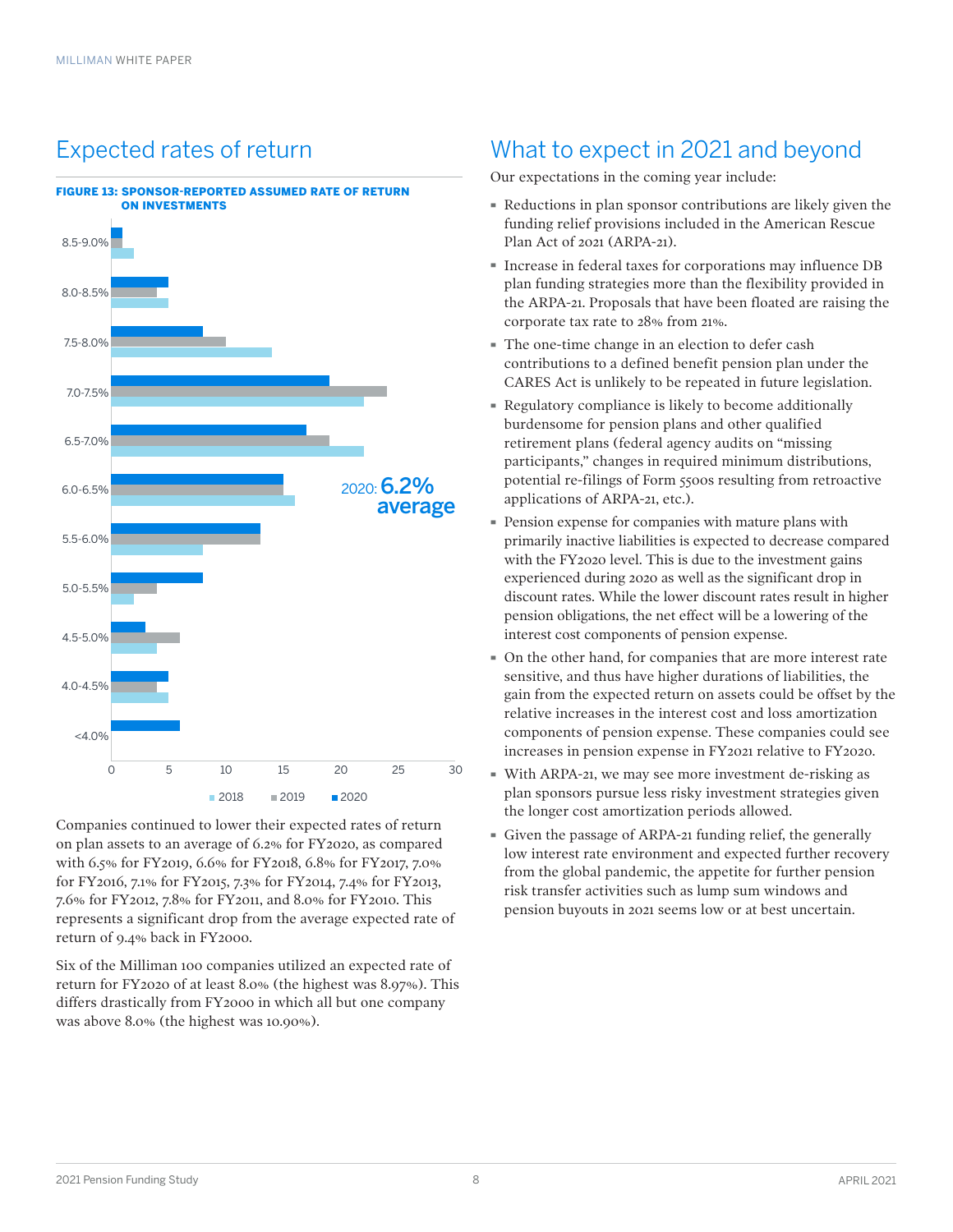# Appendix

**HISTORICAL VALUES** (All dollar amounts in millions. Numbers may not add up correctly due to rounding.)

|                    | <b>FIGURE 14: FUNDED STATUS</b>                        |                                                   |                                                         |                                                   |                               |                                                   |                                |                                         |  |  |  |
|--------------------|--------------------------------------------------------|---------------------------------------------------|---------------------------------------------------------|---------------------------------------------------|-------------------------------|---------------------------------------------------|--------------------------------|-----------------------------------------|--|--|--|
| <b>FISCAL YEAR</b> | <b>MARKET</b><br><b>VALUE OF PLAN</b><br><b>ASSETS</b> | <b>CHANGE</b><br><b>FROM PRIOR</b><br><b>YEAR</b> | <b>PROJECTED</b><br><b>BENEFIT</b><br><b>OBLIGATION</b> | <b>CHANGE</b><br><b>FROM PRIOR</b><br><b>YEAR</b> | <b>FUNDED</b><br><b>RATIO</b> | <b>CHANGE</b><br><b>FROM PRIOR</b><br><b>YEAR</b> | <b>FUNDED</b><br><b>STATUS</b> | <b>CHANGE FROM</b><br><b>PRIOR YEAR</b> |  |  |  |
| 2020               | \$1,765,292                                            | \$141.427                                         | \$1,997,442                                             | \$142.346                                         | 88.4%                         | 0.9%                                              | (\$232,150)                    | (\$919)                                 |  |  |  |
| 2019               | \$1.623.865                                            | \$163.432                                         | \$1.855.096                                             | \$180.362                                         | 87.5%                         | 0.3%                                              | (\$231.231)                    | (\$16,929)                              |  |  |  |
| 2018               | \$1,460,433                                            | (\$92,852)                                        | \$1,674,735                                             | (\$134,041)                                       | 87.2%                         | 1.3%                                              | (\$214,302)                    | \$41,189                                |  |  |  |
| 2017               | \$1,553,285                                            | \$155,183                                         | \$1,808,775                                             | \$83.786                                          | 85.9%                         | 4.9%                                              | (\$255.491)                    | \$71,397                                |  |  |  |
| 2016               | \$1,398,101                                            | \$29.680                                          | \$1,724,989                                             | \$51,707                                          | 81.0%                         | $-0.8%$                                           | (\$326,888)                    | (\$22,028)                              |  |  |  |
| 2015               | \$1.368,422                                            | (\$72,906)                                        | \$1,673,282                                             | (\$92.954)                                        | 81.8%                         | 0.2%                                              | (\$304.860)                    | \$20.049                                |  |  |  |
| 2014               | \$1.441.328                                            | \$59.942                                          | \$1.766.236                                             | \$192.325                                         | 81.6%                         | $-6.2%$                                           | (\$324.909)                    | (\$132,384)                             |  |  |  |
| 2013               | \$1,381,386                                            | \$76,083                                          | \$1,573,911                                             | (\$122,769)                                       | 87.8%                         | 10.9%                                             | (\$192,525)                    | \$198,852                               |  |  |  |
| 2012               | \$1,305,303                                            | \$88,544                                          | \$1,696,680                                             | \$153,278                                         | 76.9%                         | $-1.9%$                                           | (\$391,377)                    | (\$64,735)                              |  |  |  |
| 2011               | \$1,216,760                                            | \$38,782                                          | \$1,543,402                                             | \$138,274                                         | 78.8%                         | $-5.0%$                                           | (\$326,642)                    | (\$99,491)                              |  |  |  |
| 2010               | \$1,177,977                                            | \$122.769                                         | \$1,405,128                                             | \$115,404                                         | 83.8%                         | 2.0%                                              | (\$227,151)                    | \$7,365                                 |  |  |  |
| 2009               | \$1,055,209                                            | \$111,555                                         | \$1,289,724                                             | \$99,041                                          | 81.8%                         | 2.5%                                              | (\$234,516)                    | \$12,515                                |  |  |  |
| 2008               | \$943,653                                              | (\$322,853)                                       | \$1,190,684                                             | (\$8,476)                                         | 79.3%                         | $-26.3%$                                          | (\$247,030)                    | (\$314,377)                             |  |  |  |
| 2007               | \$1,266,506                                            | \$82,209                                          | \$1,199,160                                             | \$1,038                                           | 105.6%                        | 6.8%                                              | \$67,347                       | \$81,171                                |  |  |  |
| 2006               | \$1.184.298                                            | \$122,649                                         | \$1,198,122                                             | \$33,318                                          | 98.8%                         | 7.7%                                              | (\$13,824)                     | \$89,331                                |  |  |  |
| 2005               | \$1.061.649                                            | \$78,435                                          | \$1,164,804                                             | \$68,141                                          | 91.1%                         | 1.4%                                              | (\$103,155)                    | \$10,293                                |  |  |  |
| 2004               | \$983.214                                              | \$93.201                                          | \$1.096.662                                             | \$88.977                                          | 89.7%                         | 1.4%                                              | (\$113.448)                    | \$4,225                                 |  |  |  |
| 2003               | \$890,013                                              | \$150,599                                         | \$1,007,686                                             | \$106,944                                         | 88.3%                         | 6.2%                                              | (\$117,673)                    | \$43,655                                |  |  |  |
| 2002               | \$739,414                                              | (\$80,187)                                        | \$900,741                                               | \$92,186                                          | 82.1%                         | $-19.3%$                                          | (\$161,328)                    | (\$172, 374)                            |  |  |  |
| 2001               | \$819,601                                              | (\$99,058)                                        | \$808,555                                               | \$62,803                                          | 101.4%                        | $-21.8%$                                          | \$11.046                       | (\$161,861)                             |  |  |  |
| 2000               | \$918,659                                              | N/A                                               | \$745,752                                               | N/A                                               | 123.2%                        | N/A                                               | \$172,907                      | N/A                                     |  |  |  |

#### FIGURE 15: RETURN ON ASSETS

|                    | <b>EXPECTED RATE</b> |                  | <b>ACTUAL RATE OF RETURN (ESTIMATED)</b> | <b>EXPECTED</b> | <b>ACTUAL RETURN</b> |                   |
|--------------------|----------------------|------------------|------------------------------------------|-----------------|----------------------|-------------------|
| <b>FISCAL YEAR</b> | OF RETURN            | <b>ALL PLANS</b> | <b>CALENDAR FISCAL YEARS</b>             | <b>RETURN</b>   | (ALL PLANS)          | <b>DIFFERENCE</b> |
| 2020               | 6.2%                 | 13.4%            | 13.8%                                    | \$95,067        | \$211,613            | (\$116,546)       |
| 2019               | 6.5%                 | 17.2%            | 17.9%                                    | \$94,148        | \$242,609            | (\$148,461)       |
| 2018               | 6.6%                 | $-2.8%$          | $-3.5%$                                  | \$97,719        | (\$43,735)           | \$141,454         |
| 2017               | 6.8%                 | 12.7%            | 12.9%                                    | \$92,898        | \$174,964            | (\$82,066)        |
| 2016               | 7.0%                 | 8.4%             | 8.6%                                     | \$94,073        | \$110,202            | (\$16,129)        |
| 2015               | 7.1%                 | 0.8%             | 0.3%                                     | \$96,895        | \$10,592             | \$86,303          |
| 2014               | 7.3%                 | 10.7%            | 10.6%                                    | \$98,527        | \$143,105            | (\$44,579)        |
| 2013               | 7.4%                 | 10.1%            | 10.0%                                    | \$92,009        | \$126,207            | (\$34,198)        |
| 2012               | 7.6%                 | 11.8%            | 12.0%                                    | \$92,090        | \$140,635            | (\$48,545)        |
| 2011               | 7.8%                 | 5.7%             | 5.4%                                     | \$92,286        | \$64,159             | \$28,127          |
| 2010               | 8.0%                 | 12.8%            | 12.7%                                    | \$89,288        | \$134,452            | (\$45,165)        |
| 2009               | 8.1%                 | 14.2%            | 15.3%                                    | \$87,030        | \$127,565            | (\$40,535)        |
| 2008               | 8.2%                 | $-18.9%$         | $-19.9%$                                 | \$94,645        | (\$240,754)          | \$335,399         |
| 2007               | 8.3%                 | 9.9%             | 9.6%                                     | \$91,406        | \$115,011            | (\$23,605)        |
| 2006               | 8.3%                 | 12.9%            | 12.9%                                    | \$84,108        | \$135,453            | (\$51,345)        |
| 2005               | 8.4%                 | 11.2%            | 11.1%                                    | \$80,139        | \$108,141            | (\$28,003)        |
| 2004               | 8.4%                 | 12.3%            | 12.2%                                    | \$78,922        | \$108,498            | (\$29,575)        |
| 2003               | 8.5%                 | 19.4%            | 20.0%                                    | N/A             | N/A                  | N/A               |
| 2002               | 9.2%                 | $-8.6%$          | $-8.6%$                                  | N/A             | N/A                  | N/A               |
| 2001               | 9.4%                 | $-6.0\%$         | $-6.2%$                                  | N/A             | N/A                  | N/A               |
| 2000               | 9.4%                 | 3.9%             | 3.3%                                     | N/A             | N/A                  | N/A               |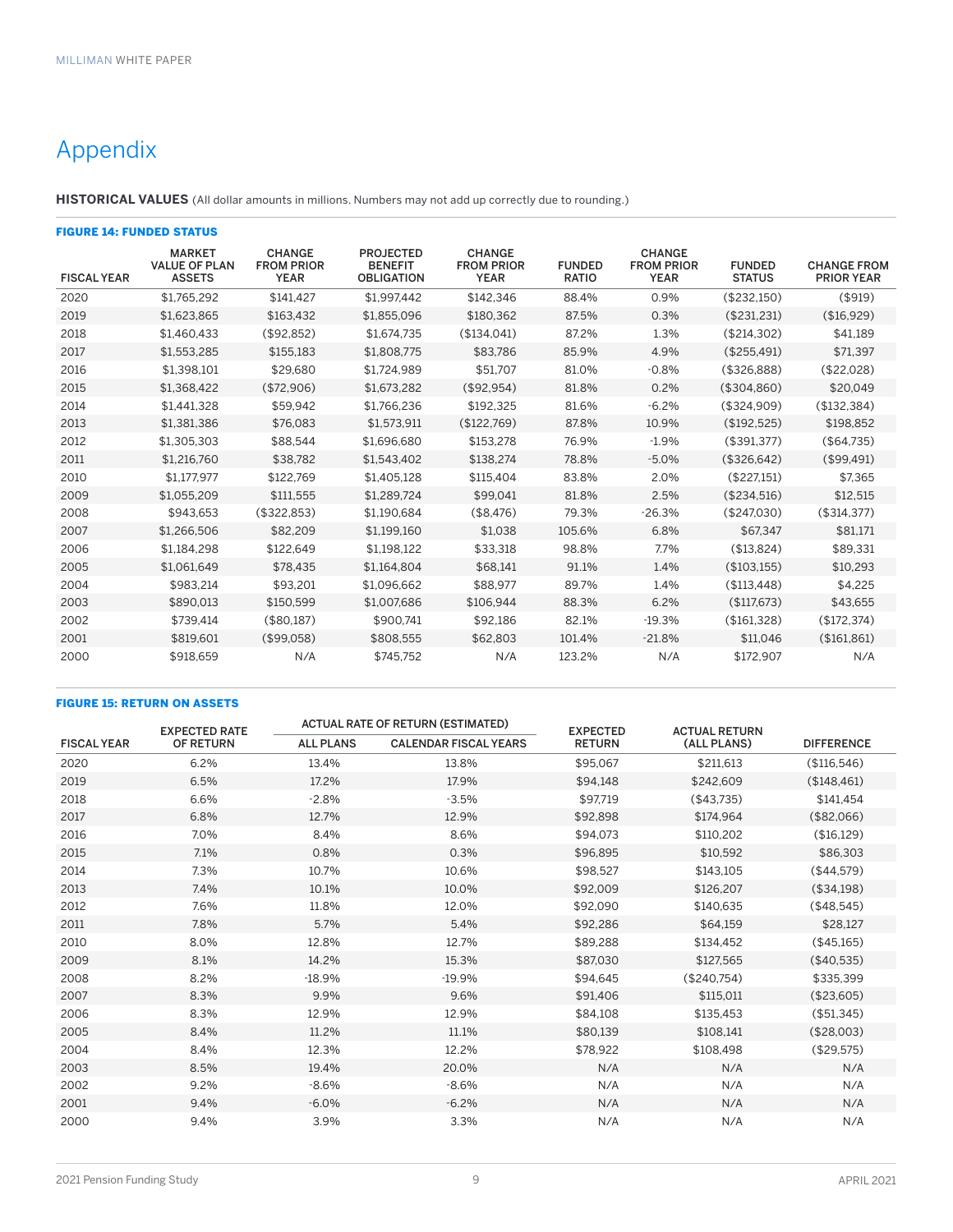#### **HISTORICAL VALUES** (All dollar amounts in millions. Numbers may not add up correctly due to rounding.)

| <b>FIGURE 16: PENSION COST</b> |                                 |                                         |                                        |                                         |                      |  |  |  |  |
|--------------------------------|---------------------------------|-----------------------------------------|----------------------------------------|-----------------------------------------|----------------------|--|--|--|--|
| <b>FISCAL YEAR</b>             | <b>PENSION</b><br>INCOME/(COST) | <b>CHANGE FROM</b><br><b>PRIOR YEAR</b> | <b>EMPLOYER</b><br><b>CONTRIBUTION</b> | <b>CHANGE FROM</b><br><b>PRIOR YEAR</b> | <b>DISCOUNT RATE</b> |  |  |  |  |
| 2020                           | (\$17,673)                      | (\$8,462)                               | \$34,638                               | (\$1,008)                               | 2.41%                |  |  |  |  |
| 2019                           | (\$26,135)                      | \$10.340                                | \$33,630                               | \$25.413                                | 3.08%                |  |  |  |  |
| 2018                           | (\$15,794)                      | (\$3,865)                               | \$59.043                               | \$2.777                                 | 3.99%                |  |  |  |  |
| 2017                           | (\$19,659)                      | (\$14, 452)                             | \$61,820                               | (\$30,523)                              | 3.48%                |  |  |  |  |
| 2016                           | (\$31,062)                      | (\$5,949)                               | \$42,374                               | (\$1,634)                               | 3.84%                |  |  |  |  |
| 2015                           | (\$34,112)                      | \$975                                   | \$31,297                               | \$13,473                                | 4.24%                |  |  |  |  |
| 2014                           | (\$37,012)                      | \$3,875                                 | \$40,739                               | \$4,030                                 | 3.97%                |  |  |  |  |
| 2013                           | (\$33,136)                      | (\$23,123)                              | \$44,770                               | \$17,092                                | 4.75%                |  |  |  |  |
| 2012                           | (\$56,259)                      | \$17,947                                | \$61,862                               | (\$8,096)                               | 4.07%                |  |  |  |  |
| 2011                           | (\$38,313)                      | \$8,090                                 | \$53,766                               | \$3.934                                 | 4.84%                |  |  |  |  |
| 2010                           | (\$30,223)                      | \$3,482                                 | \$57,700                               | ( \$4,969)                              | 5.43%                |  |  |  |  |
| 2009                           | (\$26,741)                      | \$2,361                                 | \$52,731                               | (\$24,207)                              | 5.93%                |  |  |  |  |
| 2008                           | (\$24,380)                      | \$4,557                                 | \$28,524                               | (\$1,971)                               | 6.43%                |  |  |  |  |
| 2007                           | (\$19,823)                      | (\$6,800)                               | \$26,553                               | \$8,403                                 | 6.17%                |  |  |  |  |
| 2006                           | (\$26,623)                      | \$1,779                                 | \$34,956                               | \$9,177                                 | 5.76%                |  |  |  |  |
| 2005                           | (\$24,844)                      | \$5,071                                 | \$44,133                               | (\$2,897)                               | 5.51%                |  |  |  |  |
| 2004                           | (\$19,772)                      | \$5,078                                 | \$41,236                               | \$14,806                                | 5.80%                |  |  |  |  |
| 2003                           | (\$14,694)                      | \$17.857                                | \$56,042                               | (\$21,636)                              | N/A                  |  |  |  |  |
| 2002                           | \$3,163                         | \$9,182                                 | \$34,407                               | (\$24,478)                              | N/A                  |  |  |  |  |
| 2001                           | \$12,345                        | (\$1,382)                               | \$9,929                                | \$1,750                                 | N/A                  |  |  |  |  |
| 2000                           | \$10,963                        | N/A                                     | \$11,679                               | N/A                                     | N/A                  |  |  |  |  |

#### FIGURE 17: ASSET ALLOCATIONS (BY PERCENTAGE)

| <b>FISCAL YEAR</b> | <b>EQUITY</b><br><b>ALLOCATION</b> | <b>CHANGE FROM</b><br><b>PRIOR YEAR</b> | <b>FIXED</b><br><b>ALLOCATION</b> | <b>CHANGE FROM</b><br><b>PRIOR YEAR</b> | <b>OTHER</b><br><b>ALLOCATION</b> | <b>CHANGE FROM</b><br><b>PRIOR YEAR</b> |
|--------------------|------------------------------------|-----------------------------------------|-----------------------------------|-----------------------------------------|-----------------------------------|-----------------------------------------|
| 2020               | 31.89%                             | $-1.99%$                                | 50.24%                            | 2.10%                                   | 17.87%                            | $-2.12%$                                |
| 2019               | 32.54%                             | 1.04%                                   | 49.20%                            | 2.48%                                   | 18.26%                            | $-7.71\%$                               |
| 2018               | 32.20%                             | $-10.88%$                               | 48.01%                            | 6.49%                                   | 19.78%                            | 5.34%                                   |
| 2017               | 36.13%                             | $-0.37%$                                | 45.09%                            | 2.65%                                   | 18.78%                            | $-5.20%$                                |
| 2016               | 36.27%                             | $-3.45%$                                | 43.92%                            | 3.60%                                   | 19.81%                            | $-1.16%$                                |
| 2015               | 37.56%                             | $-2.02%$                                | 42.40%                            | 1.28%                                   | 20.04%                            | 1.20%                                   |
| 2014               | 38.34%                             | $-8.53%$                                | 41.86%                            | 8.06%                                   | 19.81%                            | 2.35%                                   |
| 2013               | 41.91%                             | 3.90%                                   | 38.74%                            | $-2.24%$                                | 19.35%                            | $-3.42%$                                |
| 2012               | 40.34%                             | 3.63%                                   | 39.62%                            | $-2.77%$                                | 20.04%                            | $-1.40%$                                |
| 2011               | 38.93%                             | $-13.49%$                               | 40.75%                            | 14.19%                                  | 20.32%                            | 5.13%                                   |
| 2010               | 45.00%                             | $-1.51%$                                | 35.69%                            | $-0.75%$                                | 19.33%                            | 5.29%                                   |
| 2009               | 45.68%                             | 4.25%                                   | 35.96%                            | $-13.89%$                               | 18.36%                            | 27.28%                                  |
| 2008               | 43.82%                             | $-20.27%$                               | 41.76%                            | 25.48%                                  | 14.42%                            | 22.59%                                  |
| 2007               | 54.96%                             | $-9.38%$                                | 33.28%                            | 14.05%                                  | 11.77%                            | 15.63%                                  |
| 2006               | 60.65%                             | $-1.82%$                                | 29.18%                            | 1.64%                                   | 10.18%                            | 6.84%                                   |
| 2005               | 61.77%                             | 0.00%                                   | 28.70%                            | 0.00%                                   | 9.52%                             | $0.00\%$                                |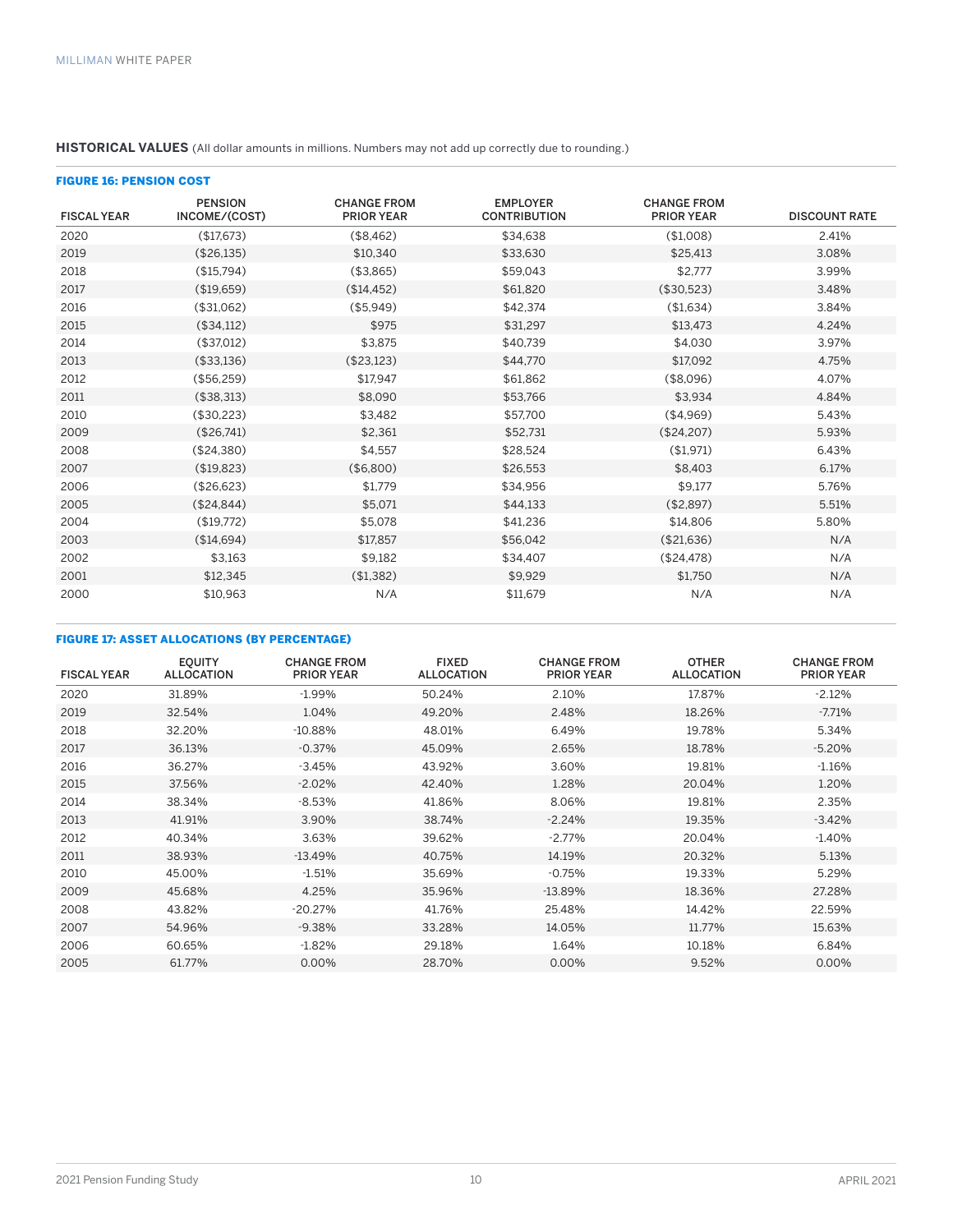#### **HISTORICAL VALUES** (All dollar amounts in millions. Numbers may not add up correctly due to rounding.)

#### FIGURE 18: PENSION PLAN INFORMATION BY BUSINESS SECTOR

|                                  |                |                                             |                       |                       |         |                                          | <b>NON-WEIGHTED</b><br><b>BY MVA</b> | <b>WEIGHTED BY MVA</b> |                            |                                          |              |              |
|----------------------------------|----------------|---------------------------------------------|-----------------------|-----------------------|---------|------------------------------------------|--------------------------------------|------------------------|----------------------------|------------------------------------------|--------------|--------------|
| <b>SECTOR</b>                    |                | <b>COUNT OF</b><br><b>COUNT CALENDAR FY</b> | FY 2020<br><b>MVA</b> | FY 2020<br><b>PBO</b> | FY 2020 | 2020<br><b>FUNDED RATIO CONTRIBUTION</b> | FY 2020<br><b>DISC, RATE</b>         | FY 2020<br><b>ERoR</b> | FY 2020<br><b>ACT. RoR</b> | FY 2020 FY 2020 FY 2020<br><b>EQUITY</b> | <b>FIXED</b> | <b>OTHER</b> |
| <b>Basic Materials</b>           | 5              | 4                                           | 60.407                | 75,455                | 80%     | 746                                      | 2.41%                                | 6.6%                   | 12.78%                     | 37%                                      | 38%          | 26%          |
| Communication<br><b>Services</b> | 4              | 3                                           | 100,878               | 117,356               | 86%     | 723                                      | 2.64%                                | 6.8%                   | 11.64%                     | 46%                                      | 35%          | 19%          |
| Consumer<br>Cyclical             | 6              | 5                                           | 188,775               | 209,517               | 90%     | 1,541                                    | 2.23%                                | 5.5%                   | 14.00%                     | 13%                                      | 72%          | 15%          |
| Consumer<br>Defensive            | 11             | 7                                           | 96,673                | 106,817               | 91%     | 1,120                                    | 2.38%                                | 5.9%                   | 12.09%                     | 32%                                      | 58%          | 10%          |
| Energy                           | $\overline{4}$ | $\overline{4}$                              | 78,641                | 99,792                | 79%     | 2,999                                    | 2.23%                                | 5.2%                   | 13.14%                     | 36%                                      | 55%          | 9%           |
| Financial<br><b>Services</b>     | 17             | 17                                          | 214,705               | 209,952               | 102%    | 3,686                                    | 2.42%                                | 5.5%                   | 13.16%                     | 29%                                      | 55%          | 17%          |
| Healthcare                       | 8              | 8                                           | 136,588               | 155,963               | 88%     | 4,214                                    | 2.35%                                | 6.9%                   | 14.06%                     | 47%                                      | 36%          | 17%          |
| Industrials                      | 23             | 18                                          | 561,465               | 667.825               | 84%     | 15,193                                   | 2.50%                                | 6.7%                   | 14.64%                     | 34%                                      | 45%          | 21%          |
| Technology                       | $\overline{7}$ | $\overline{4}$                              | 157,903               | 169,432               | 93%     | 1,513                                    | 1.93%                                | 4.4%                   | 9.29%                      | 16%                                      | 68%          | 16%          |
| <b>Utilities</b>                 | 15             | 15                                          | 169,257               | 185.334               | 91%     | 2,903                                    | 2.62%                                | 7.0%                   | 14.28%                     | 41%                                      | 40%          | 19%          |
| Total                            | 100            | 85                                          |                       | 1,765,292 1,997,442   | 88%     | 34,638                                   | 2.41%                                | 6.2%                   | 13.39%                     | 32%                                      | 50%          | 18%          |

#### FIGURE 19: OPEB FUNDED STATUS

| <b>FISCAL YEAR</b> | <b>OPEB MV</b><br><b>OF ASSETS</b> | <b>CHANGE FROM</b><br><b>PRIOR YEAR</b> | <b>OPEB</b><br><b>APBO</b> | <b>CHANGE FROM</b><br><b>PRIOR YEAR</b> | <b>OPEB FUNDED</b><br><b>STATUS</b> | <b>CHANGE FROM</b><br><b>PRIOR YEAR</b> | <b>OPEB FUNDED</b><br><b>RATIO</b> | <b>CHANGE FROM</b><br><b>PRIOR YEAR</b> |
|--------------------|------------------------------------|-----------------------------------------|----------------------------|-----------------------------------------|-------------------------------------|-----------------------------------------|------------------------------------|-----------------------------------------|
| 2020               | \$62,503                           | \$6.474                                 | \$170.476                  | \$610                                   | (\$107,973)                         | \$5,864                                 | 36.7%                              | 3.7%                                    |
| 2019               | \$56.030                           | \$2,850                                 | \$169.867                  | \$452                                   | (\$113.837)                         | \$2,398                                 | 33.0%                              | 1.6%                                    |
| 2018               | \$53,180                           | (\$6,397)                               | \$169.415                  | (\$24,655)                              | (\$116, 235)                        | \$18,258                                | 31.4%                              | 0.7%                                    |
| 2017               | \$59.577                           | \$4.973                                 | \$194.070                  | (\$3.059)                               | (\$134.493)                         | \$8.032                                 | 30.7%                              | 3.0%                                    |
| 2016               | \$54.604                           | (\$876)                                 | \$197.129                  | (\$8.415)                               | (\$142.525)                         | \$7.539                                 | 27.7%                              | 0.7%                                    |
| 2015               | \$55.480                           | (\$5.969)                               | \$205.544                  | (\$12,692)                              | (\$150,064)                         | \$6,723                                 | 27.0%                              | $-1.2\%$                                |
| 2014               | \$60.065                           | \$2,693                                 | \$231.860                  | (\$25,962)                              | (\$171,795)                         | \$28.655                                | 25.9%                              | 3.6%                                    |
| 2013               | \$61.449                           | \$8.012                                 | \$218.236                  | (\$27,400)                              | (\$156.788)                         | \$35.412                                | 28.2%                              | 6.4%                                    |
| 2012               | \$57.372                           | \$3,935                                 | \$257.821                  | \$12,185                                | (\$200.449)                         | (\$8,250)                               | 22.3%                              | 0.5%                                    |
| 2011               | \$53.437                           | (\$3,378)                               | \$245,637                  | \$3,341                                 | (\$192,199)                         | (\$6,719)                               | 21.8%                              | $-1.6%$                                 |
| 2010               | \$56.815                           | \$6.130                                 | \$242.295                  | \$9,330                                 | (\$185,481)                         | (\$3,200)                               | 23.4%                              | 1.6%                                    |
| 2009               | \$50,685                           | (\$7.150)                               | \$232.965                  | (\$42.747)                              | (\$182,280)                         | \$35,597                                | 21.8%                              | 0.8%                                    |
| 2008               | \$57.834                           | (\$29.646)                              | \$275.712                  | (\$42.080)                              | (\$217.877)                         | \$12.433                                | 21.0%                              | $-6.5%$                                 |
| 2007               | \$87.481                           | \$4.529                                 | \$317.792                  | (\$10,716)                              | (\$230.311)                         | \$15,245                                | 27.5%                              | 2.2%                                    |
| 2006               | \$82.952                           | \$5.922                                 | \$328.508                  | (\$17.154)                              | (\$245.556)                         | \$23.076                                | 25.3%                              | 3.0%                                    |
| 2005               | \$77,030                           | N/A                                     | \$345,662                  | N/A                                     | (\$268,632)                         | N/A                                     | 22.3%                              | N/A                                     |

# Who are the Milliman 100 companies?

The Milliman 100 companies are the 100 U.S. public companies with the largest defined benefit (DB) pension plan assets for which a 2020 annual report was released by March 5, 2021.

This 2021 report is Milliman's 21st annual study. The total value of the pension plan assets of the Milliman 100 companies was \$1.77 trillion at the end of FY 2020.